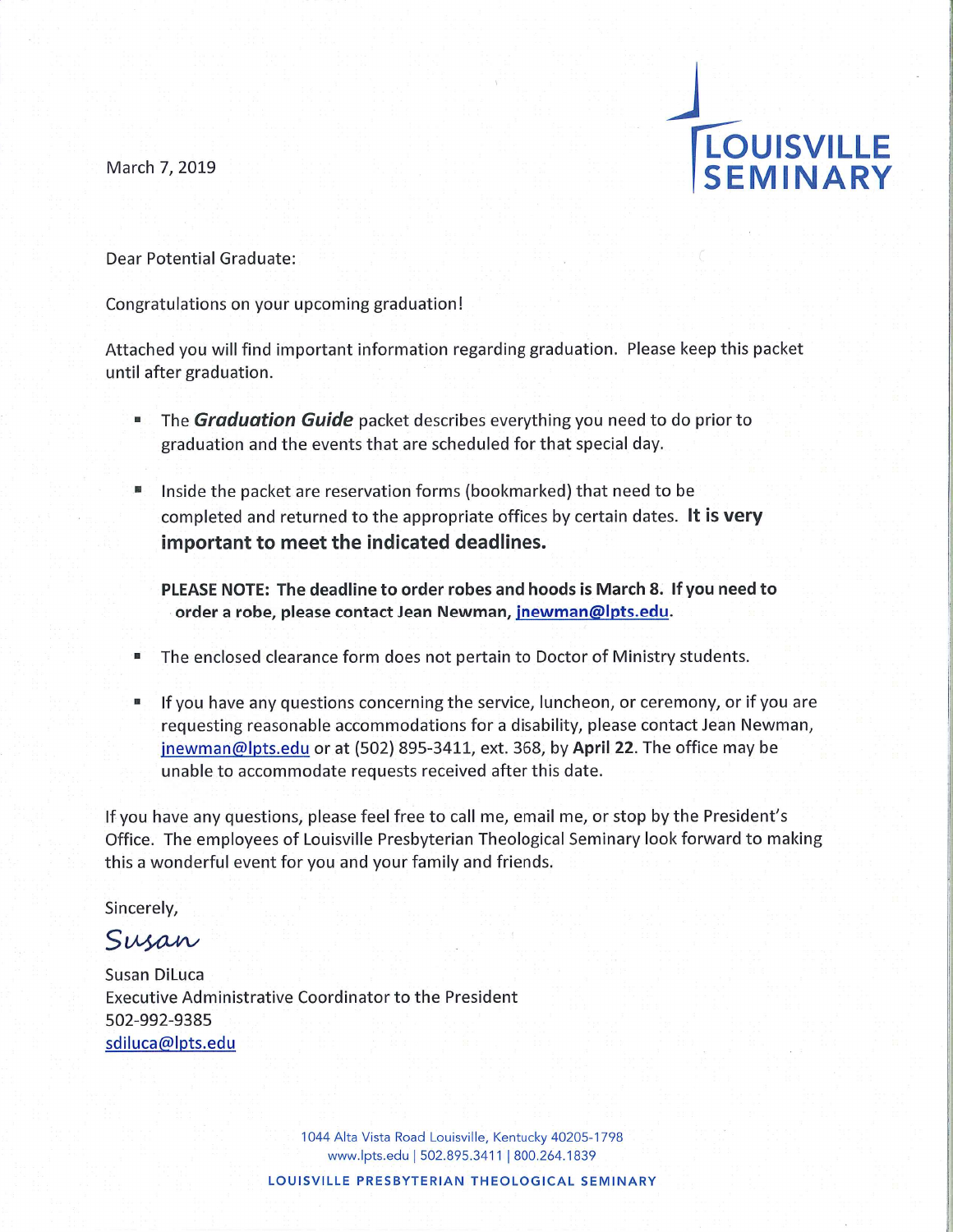

# **GRADUATION GUIDE**

Louisville Presbyterian Theological Seminary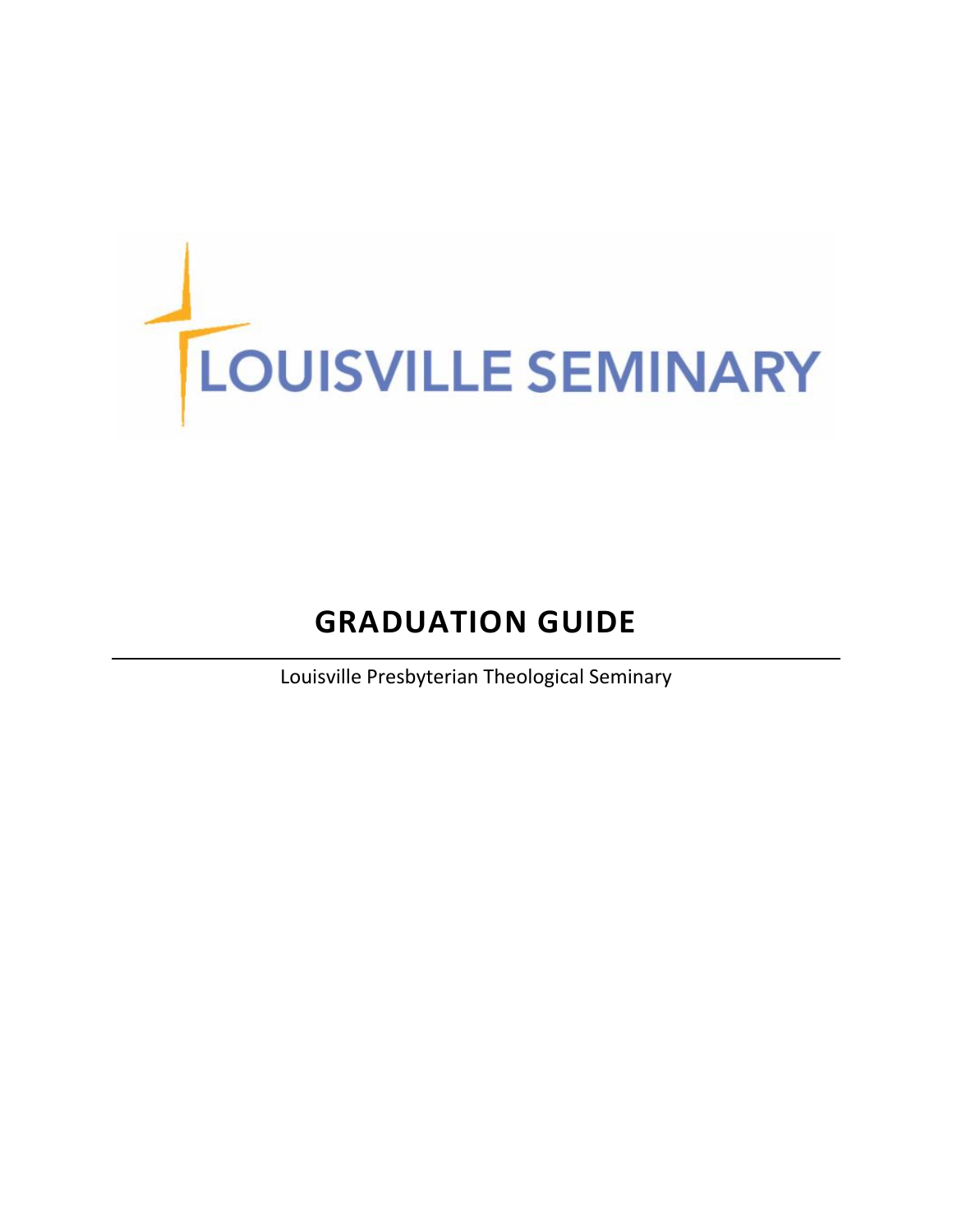# *Welcome to Graduation at Louisville Presbyterian Theological Seminary*

Baccalaureate and Commencement services are scheduled for **Sunday, May 19, 2019**. To facilitate your preparations and assure smoothly running ceremonies, we wish to share our planned schedule and other information that may assist you in making this a wonderful event for all of us.

Please keep this booklet, and remember that it is important to meet all deadlines noted throughout this guide. Please be on time for events, especially lining up for Baccalaureate and Commencement.

### **ANNOUNCEMENTS**

If you would like to receive graduation announcements, **please complete the enclosed order form and return to Jean Newman by April 1**. Ten announcements are provided at no charge to each graduate, including enclosure cards to personalize the announcements (you will still need to order these free announcements). The card will have your name printed on it, as it will appear on your diploma. Additional announcements may be purchased for .50¢ each. Please contact Jean Newman if you have any questions. The announcements are received in mid-April and Jean will contact students when they are ready.

### **ATTENDANCE (MASTER'S-LEVEL STUDENTS ONLY)**

If you plan to graduate in absentia, you must submit your written request to Acting Dean Steve Cook. The deadline to request to graduate in absentia is **April 22**.

### **CLEARANCE FORMS (MASTER'S-LEVEL STUDENTS ONLY)**

#### **Deadline: May 17**

**Graduating MDiv, MAR, and MAMFT students are required to complete the clearance form.** Please obtain the required signature from each department. The Business Office (Angela Harrison) and the Acting Dean (Steve Cook) should be the last signatures obtained on the form. **Please return the completed form to Jean Newman in the Dean's Office no later than 5:00 p.m. on Friday, May 17.**

### **EXIT INTERVIEWS (MASTER'S-LEVEL STUDENTS ONLY)**

Students who have a Gerhardt or Perkins loan will receive a letter to make an appointment with Angela Traylor, Controller in the Business Office, for an exit interview. Students who have Stafford loans must schedule an appointment for an exit interview with the Financial Aid Coordinator.

### **LAWS LODGE ACCOMMODATIONS**

Need overnight accommodations for family and friends? Please contact the Laws Lodge directly at 502.992.0220. The Seminary rate is \$64.00 per night.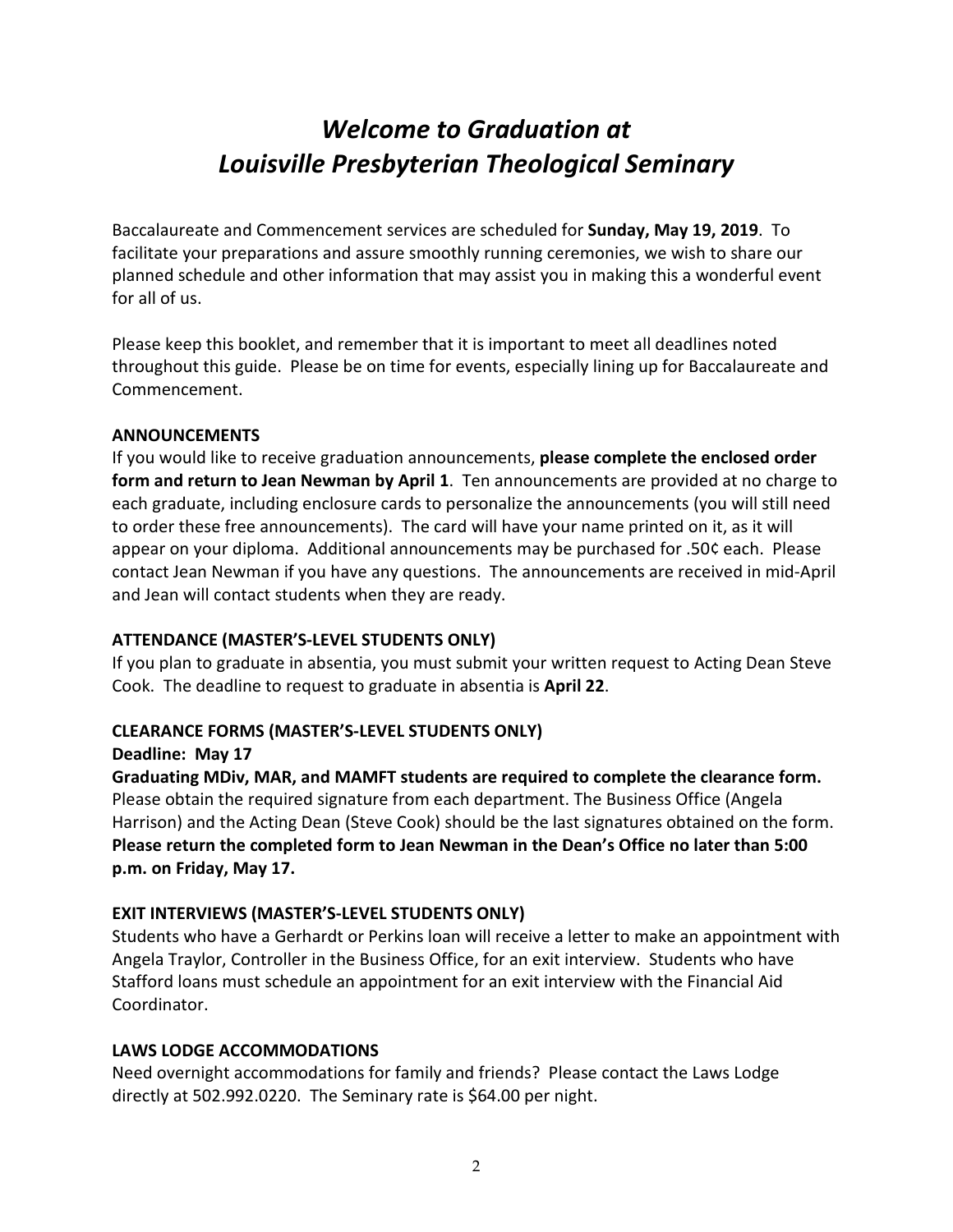#### **OFFERING**

During the Baccalaureate service, an offering will be taken. The master's-level senior class will vote on how this money is to be distributed.

#### **PRESS RELEASES**

Press releases may be sent to your hometown newspaper, your home church, presbytery, and alma mater by filling out the enclosed form. Please complete all information, including addresses and any award information to be included in your announcement. Please return the completed form to Chris Wooton, Nelson Hall room 117 AFTER Commencement and BEFORE June 1. Announcements will be sent by the end of June.

#### **ROBE AND HOOD INFORMATION**

#### **Order deadline: March 8**

Robes and hoods appropriate for ministry are the attire for graduates for Baccalaureate and Commencement services. Caps are not worn.

If you have your own robe, you may wear it. **Robes worn at Commencement should be black in color, and hoods will be provided by the Seminary.** Should you wish to wear a family hood, you may do so. It will be your responsibility at all times.

If you would like to rent a robe, please notify Jean Newman and she will provide a sizing form for you to complete. A rental fee is due at the time of your order. The cost is \$19.75 for master's-level robes and \$21.55 for doctoral robes. Please respond to Jean Newman about your robe order, with payment, by **Friday, March 8**.

You can pick up your robe in the Dean's office Thursday, May 16, and Friday, May 17, from 8:30 a.m. - 4:30 p.m. Since the robes arrive folded, we recommend that you hang, and possibly steam, your robe prior to Sunday.

Hoods will be provided at Commencement. We ask that you return your robe and/or hood during the reception immediately following Commencement, which will be held in the Great Hall at Second Presbyterian Church. You will receive your diploma at that time.

**Please note: Stoles may be worn for the class picture and Baccalaureate, but not for Commencement.** White stoles are encouraged, though other colors may be worn. Provision of stoles is the responsibility of the student.

#### **DVD**

To receive a copy of the unedited, archival-quality DVD of Commencement, send a letter to: **Louisville Seminary, 1044 Alta Vista Road, Louisville, KY 40205, to the attention of "Audiovisual."** Enclose a check for \$12.95 made payable to Louisville Seminary and clearly print the address to which you want the DVD sent. Allow 6-8 weeks after the event for delivery.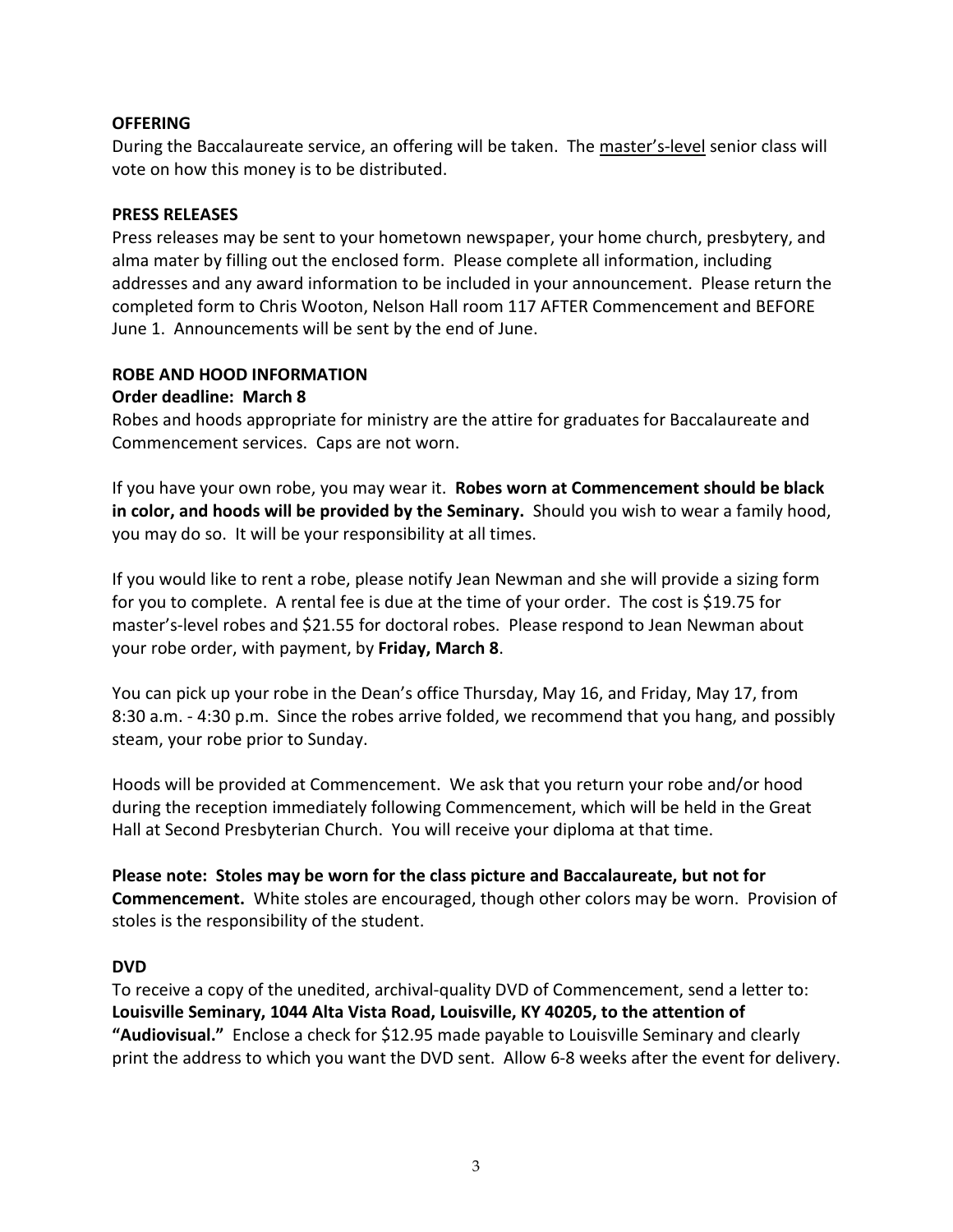# **SCHEDULE OF EVENTS**

## **CLASS PHOTOGRAPH** *Sunday, May 19, at 8:45 a.m. Gardencourt*

All graduates are to be robed and meet on the steps of Gardencourt **promptly at 8:45 a.m.** for the class photograph. If you are late, we cannot guarantee you will be included in the photograph. If you are not able to attend the class photo, please contact Chris Wooton at 502- 992-9358.

If it should rain, the rain site will be in the Frank H. and Fannie W. Caldwell Chapel.

The Seminary will give you a 5x7 photograph of the class picture at the reception immediately following Commencement.

You will receive a website link for a location to order additional prints.

#### **CHILDCARE FOR BACCALAUREATE**

*Student Lounge of Schlegel Hall (Lower Level) Sunday, May 19, opens at 9:45 a.m. Deadline to register: May 1*

Childcare is provided during the Baccalaureate service. Please note the following information regarding childcare:

- $\cdot \cdot$  Childcare is provided for infants through five years old. This service is free to Seminary students and their guests, and will be located in Schlegel Hall.
- $\cdot \cdot$  In order to provide an adequate number of caregivers, please complete and return the enclosed registration form to Jean Newman by **May 1**. Please register for you and your guests.
- $\cdot \cdot$  There are no food services provided at this time, so any formula for infants or snacks for older children should be provided by the parents.
- $\triangleq$  You must provide your own diapers and wipes.
- Caregivers will be at the facility to meet your children at 9:45 a.m., and children need to be picked-up within 15 minutes after worship.

If you have any questions or if you need directions, please contact Jean Newman.

#### **LINE-UP FOR BACCALAUREATE**

*Sunday, May 19, at 10:00 a.m. Room 119, Nelson Hall*

The line-up will begin at 10:00 a.m. in Room 119 of Nelson Hall. Please be on time! At that time, the prelude will begin in Caldwell Chapel. The actual processional begins at 10:30 a.m. If it should rain, the processional will begin from Fellowship Hall.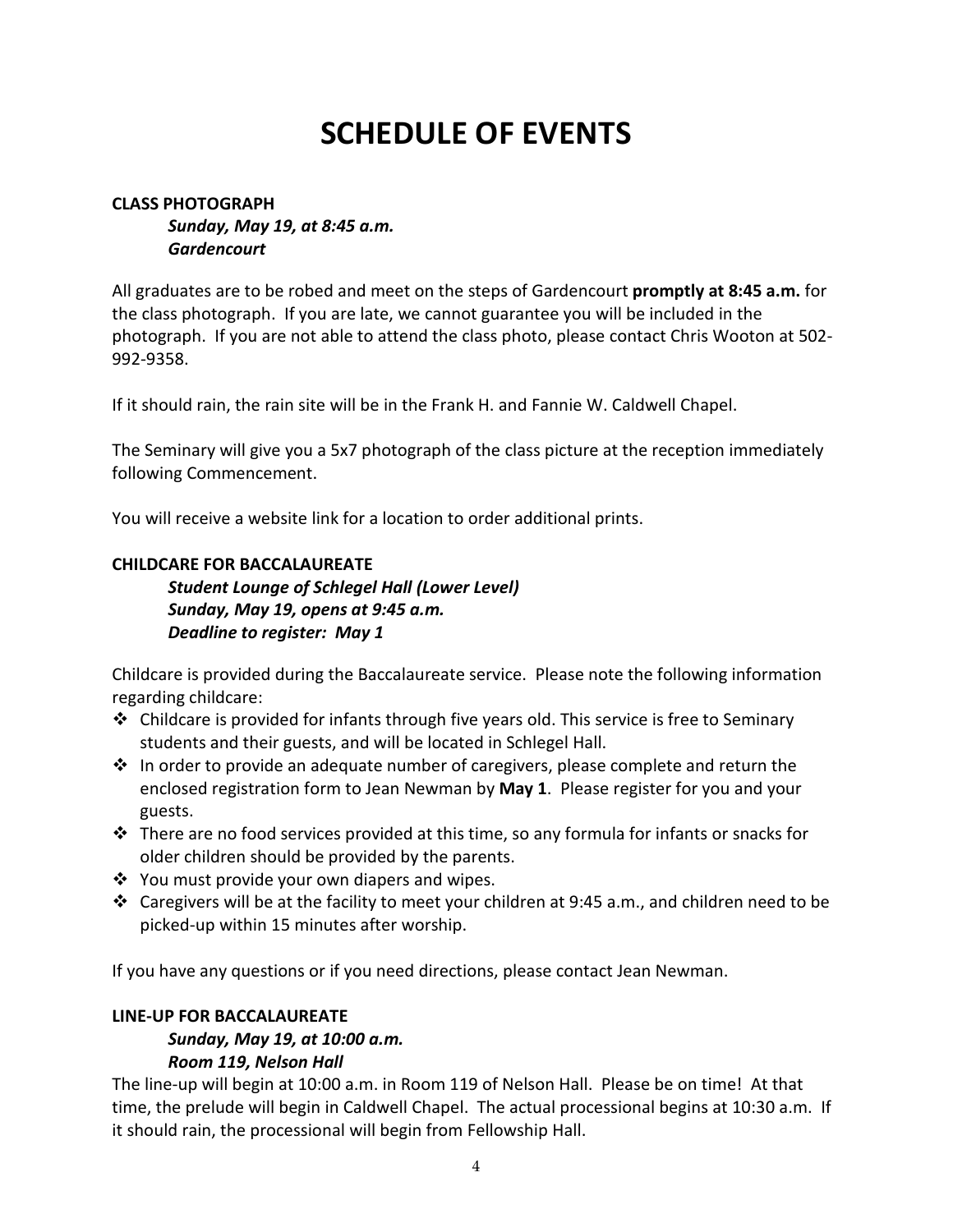### **BACCALAUREATE SERVICE** *Sunday, May 19, at 10:30 a.m. Caldwell Chapel*

The Baccalaureate service is the worship service associated with graduation. It is the time when graduates, families, friends, and members of the Seminary community gather to praise and thank God for what God has done.

Doors to Caldwell Chapel open at 9:30 a.m. to begin seating family and friends. You do not need a ticket. The approximate length of the service is 1 ½ hours.

## **LUNCHEON**

## *Sunday, May 19, at 12:15 p.m. Winn Center Deadline to make reservations: April 22*

The Winn Center café will be the location for the luncheon, which will begin at 12:15 p.m., shortly after the conclusion of the Baccalaureate service. All graduates and their guests are invited. To enable those attending to be comfortably seated, all reservations must be made by **April 22**. We have 150 seats for sale on a first-come, first-served basis. No seats will be available at the door and must be purchased in advance. There will be assigned seating.

An exact price has yet to be determined, but expect adults to be in the \$10.00-\$12.00 range, \$5.00 for children ages 5-12. Children under five may eat free, but must have a reservation. Graduates do not eat free at this event. Reservations are to be made with Jean Newman by sending a check made payable to Louisville Seminary, designating the number of adults and ages of any children (including those who are under age five). Please complete the enclosed form and return it with your payment.

## **CHILDCARE FOR COMMENCEMENT**

## *Sunday, May 19, at 3:00 p.m. Second Presbyterian Church Nursery Deadline to register: May 1*

Childcare is provided during the Commencement service. Please note the following information regarding childcare:

- Childcare provided for infants through five years old. This service is free to Seminary students and their guests, and will be located in the nursery at Second Presbyterian Church.
- $\cdot \cdot$  In order to provide an adequate number of caregivers, please complete and return the enclosed registration form to Susan DiLuca by **May 1**. Please register for you and your guests.
- $\cdot \cdot$  There are no food services provided during this time, so any formula for infants or snacks for older children should be provided by the parents.
- $\triangleq$  You must provide your own diapers and wipes.
- Caregivers will be at the facility to meet your children at 3:00 p.m., and children need to be picked-up within 15 minutes after the service.

If you have any questions or if you need directions, please contact Susan DiLuca.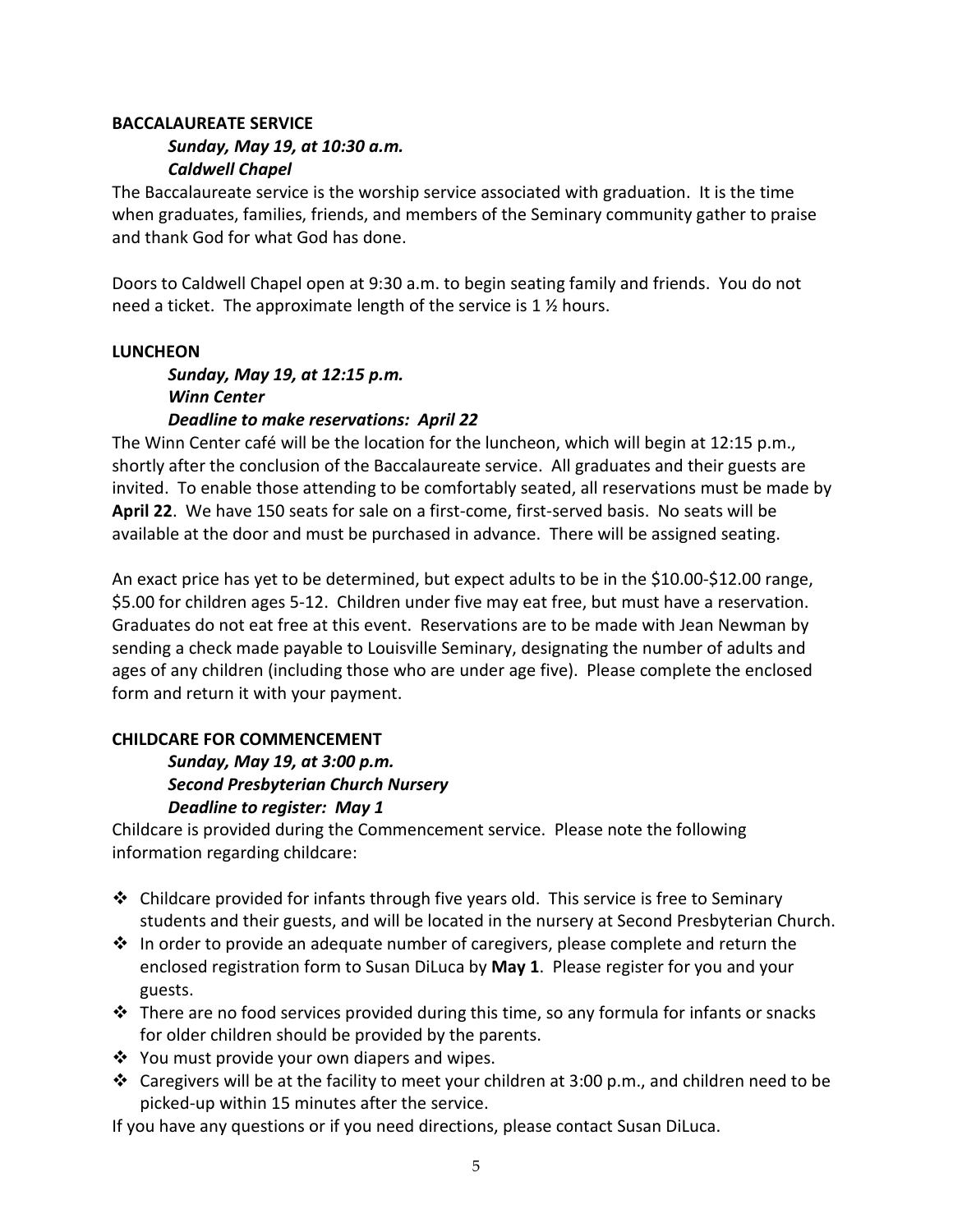#### **LINE-UP FOR COMMENCEMENT**

### *Sunday, May 19, at 3:00 p.m. Fellowship Hall at Second Presbyterian Church*

The line-up for commencement will begin at 3:00 p.m. in Fellowship Hall at Second Presbyterian Church. You will receive hoods at this time. Please be on time! The processional begins at 3:30 p.m.

#### **COMMENCEMENT**

*Sunday, May 19, at 3:30 p.m. Second Presbyterian Church 3701 Old Brownsboro Road (502-895-3483)*

The Commencement service is the ceremony of conferring degrees. Dr. Iva E. Carruthers will deliver the Commencement Address.

Second Presbyterian Church, 3701 Old Brownsboro Road, is the site for the 3:30 p.m. service. Tickets are not required. The sanctuary will open at 3:00 p.m. and has ample seating. The approximate length of the service is two hours. A reception will follow in the Great Hall (Gym). A map with directions to the church is enclosed.

#### **RECEPTION**

#### *Sunday, May 19, immediately following Commencement Service Great Hall (gym), Second Presbyterian Church*

All graduates and their guests are invited to a reception immediately following the commencement service. Graduates will receive their diplomas at this time upon returning robes and hoods at a designated location in the Great Hall.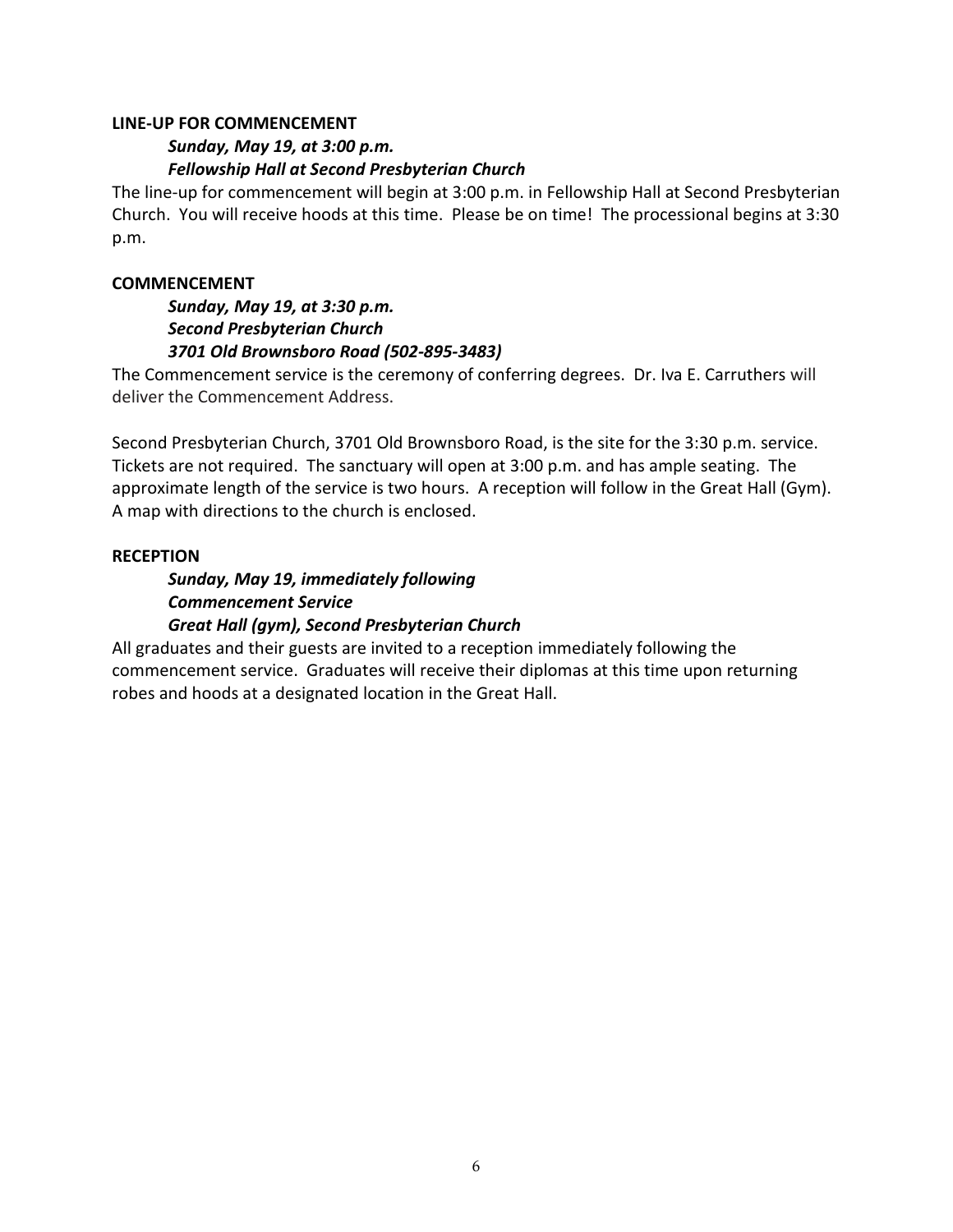# **BRIEF SCHEDULE AND CHECKLIST**

#### **March 8**

Deadline for robe orders (Jean Newman)

#### **April 1**

Last day to order announcements (Jean Newman)

#### **April 22**

- Last day to submit request to graduate in absentia (Steve Cook)
- Deadline to purchase luncheon reservation. Reservations sold on a first-come, first-served basis. (Jean Newman)

#### **May 1**

- Deadline to reserve childcare for Baccalaureate (Jean Newman)
- Deadline to reserve childcare for Commencement (Susan DiLuca)

#### **May 17**

Deadline for clearance forms (return to Steve Cook in the Dean's Office)

#### **May 16-17**

Pick up robes rented in the Dean's office (8:30 a.m. - 4:30 p.m.)

#### **Sunday, May 19**

| 樂 | 8:45 a.m.         | Class Photograph at Gardencourt (Chris Wooton)                                                                                                                                                   |
|---|-------------------|--------------------------------------------------------------------------------------------------------------------------------------------------------------------------------------------------|
|   | $\div$ 10:00 a.m. | Line-up for procession in Nelson Hall, Room 119                                                                                                                                                  |
|   | $\div$ 10:10 a.m. | Faculty/Staff Group Photo, Nelson Hall Lobby                                                                                                                                                     |
|   | $\div$ 10:30 a.m. | Baccalaureate Service in Caldwell Chapel, Louisville Seminary                                                                                                                                    |
|   | $\div$ 12:15 p.m. | Luncheon at Winn Center café                                                                                                                                                                     |
| ❖ | 3:00 p.m.         | Line-up for procession in the Great Hall, Second Presbyterian Church                                                                                                                             |
| ❖ | 3:30 p.m.         | Commencement Service at Second Presbyterian Church; reception immediately<br>following. (You will receive your diploma when you return your robe and/or hood to<br>Steve Cook at the reception.) |

#### **June 1**

Last day to submit press release information to Office of Communications (Chris Wooton)

#### **June 30**

\* Press releases featuring graduation and awards will be emailed the end of June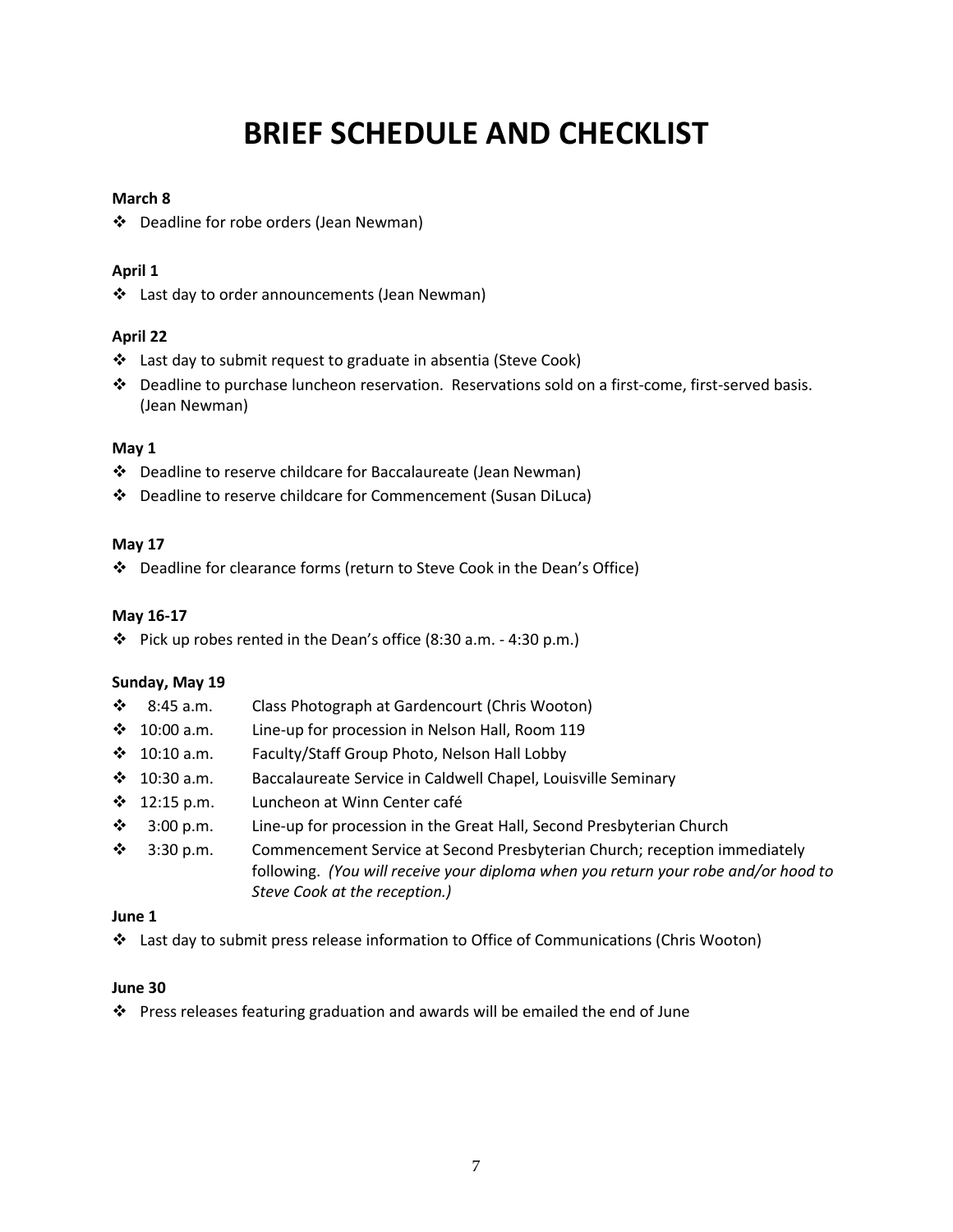# **LOUISVILLE SEMINARY CONTACT LIST**



*The Seminary's regular business hours are Monday-Friday, 8:30 a.m.-5:00 p.m.*

| Main number502.895.3411 |  |
|-------------------------|--|
|                         |  |

#### **List of graduates, diplomas, and robes:**

#### **Programs, press releases, and photographs:**

|  | Jean Newman ……………………………502.992.9368 ……………………………………inewman@lpts.edu |
|--|--------------------------------------------------------------------|

#### **Information regarding the Alum Association and the Commencement reception:**

Institutional Advancement offices……………………502.992.9353………………[…bhenley@lpts.edu](mailto:bhenley@lpts.edu)

**General and specific information regarding Baccalaureate, childcare during Baccalaureate, luncheon, announcements, and line-up at Baccalaureate and Commencement:**

Jean Newman ................................502.992.9368 ......................................[.jnewman@lpts.edu](mailto:jnewman@lpts.edu)

 **General information, specific information regarding Commencement, childcare for Commencement, and information regarding special guests:**

Susan DiLuca..................................502.992.9385 ......................................[.sdiluca@lpts.edu](mailto:sdiluca@lpts.edu)

#### **Videotaping:**

Norm Hollabaugh ..........................502.894.2290 ......................................[.nhollabaugh@lpts.edu](mailto:nhollabaugh@lpts.edu)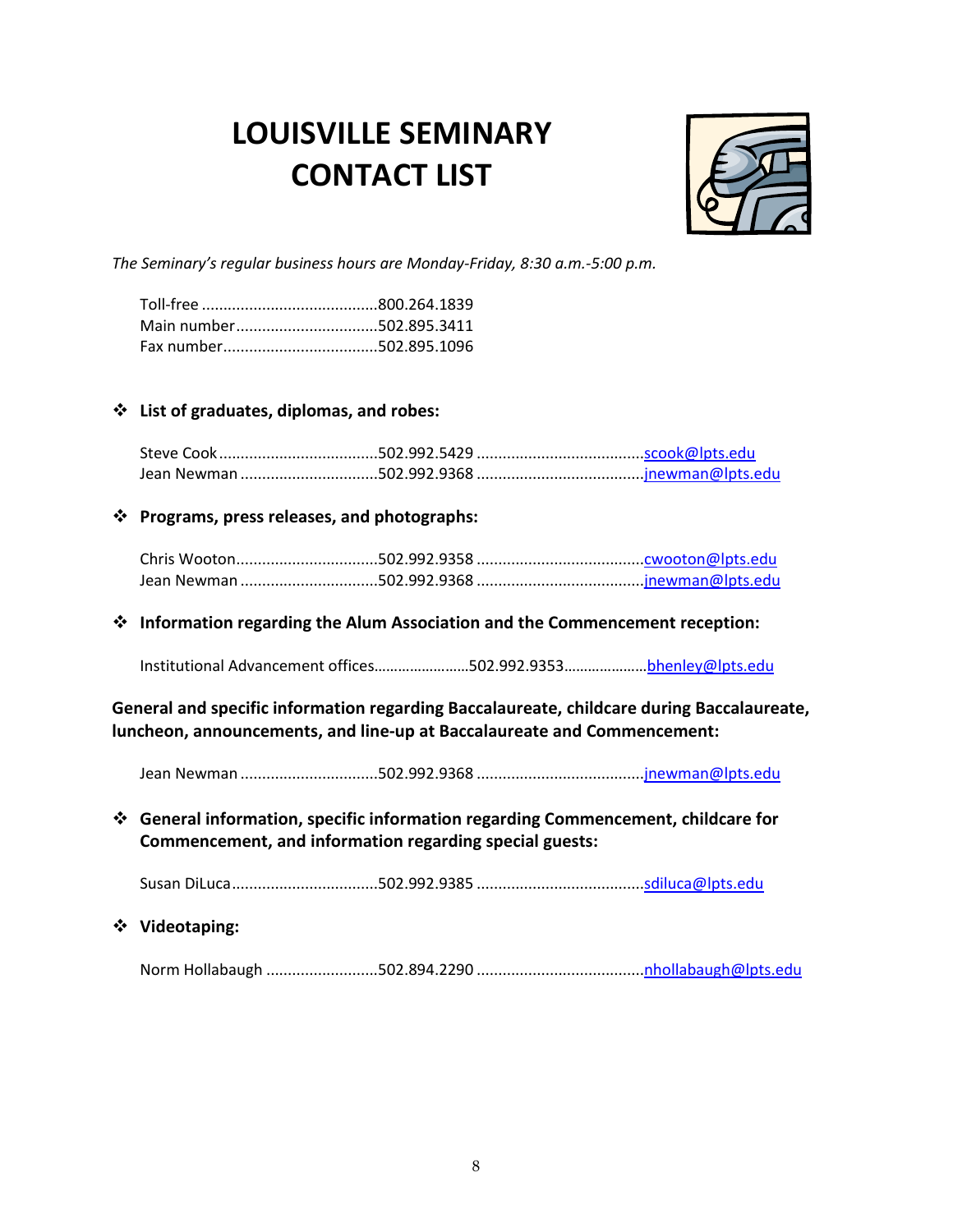## MAP AND DRIVING DIRECTIONS **TO SECOND PRESBYTERIAN CHURCH**

3701 BROWNSBORO ROAD ▪ LOUISVILLE, KY 40207 ▪ 502.895.3483



### **From Louisville Presbyterian Theological Seminary:**

Start out going northwest on Alta Vista Road (toward Lexington Road). At the traffic light, turn right onto Lexington Road. At the next light, turn left onto Stilz Avenue. Proceed to the end of Stilz and turn right onto Frankfort Avenue. Take an immediate left and cross the railroad tracks onto Hillcrest Avenue. At the traffic light, turn right onto Brownsboro Road/US 42 and proceed approximately 1 mile to Pennington Lane (behind National City Bank and Rite Aid). Turn left onto Pennington Lane, and right onto Old Brownsboro Road. (Total estimated distance: 3.2 miles)

#### **From I-264 East:**

Take the Brownsboro Road exit 22. At the exit ramp, turn left. Follow US 42 West (Brownsboro Road) for 2 miles through four traffic lights. At the fifth traffic light, turn right onto Chenoweth Lane. There is a Rite Aid drugstore on the corner. Go to the stop sign, turn left, and then almost immediately right (by the mailboxes) into the church parking lot. You will be at the back of the church. The sanctuary will be to your immediate left. The Chapel and entrance into Fellowship Hall are straight ahead and then to the left.

#### **From I-71 South:**

Take I-71 South to I-264 East; follow the directions above turning right (instead of left) at the exit ramp.

#### **From I-71 North:**

Take the Zorn Avenue exit, turn right. Travel approximately 1 mile to the second traffic light. Turn left onto US 42 East (Brownsboro Road). Stay in the left lane and travel approximately 1 ¼ miles (past the golf course). After the traffic light turn left at the first street on the left (Pennington Lane). The church is immediately on the right.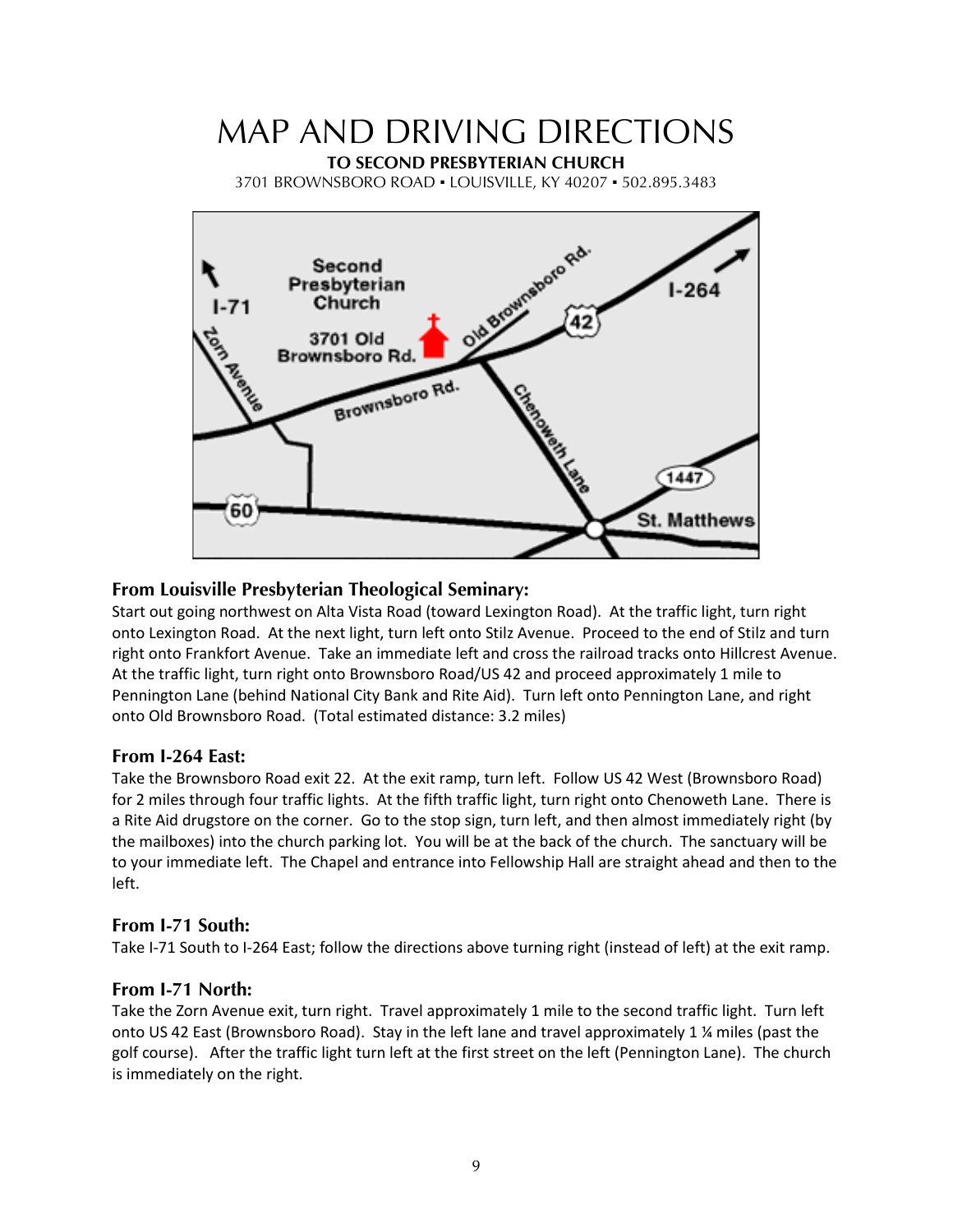# **BACCALAUREATE/COMMENCEMENT ANNOUNCEMENT ORDER FORM**

Name \_\_\_\_\_\_\_\_\_\_\_\_\_\_\_\_\_\_\_\_\_\_\_\_\_\_\_\_\_\_\_\_\_\_\_\_\_\_\_\_\_\_\_\_\_\_\_\_\_\_\_\_\_\_  *(name as it should it appear on the enclosure cards for your invitation)* Address \_\_\_\_\_\_\_\_\_\_\_\_\_\_\_\_\_\_\_\_\_\_\_\_\_\_\_\_\_\_\_\_\_\_\_\_\_\_\_\_\_\_\_\_\_\_\_\_\_\_\_\_\_\_ City, State, Zip Phone number

Ten announcements are free to each graduate. Additional announcements are 50¢ each.

To assist in printing costs, please fill out the form below and return with payment to Jean Newman **by April 1**, if you would like announcements.

#### **Jean must receive your order form for you to receive any announcements.**

I would like \_\_\_\_\_\_\_\_\_ announcements.

**Any amounts over 10 are 50¢ each.**

## **Return this form to Jean Newman in the Dean's Office by April 1.**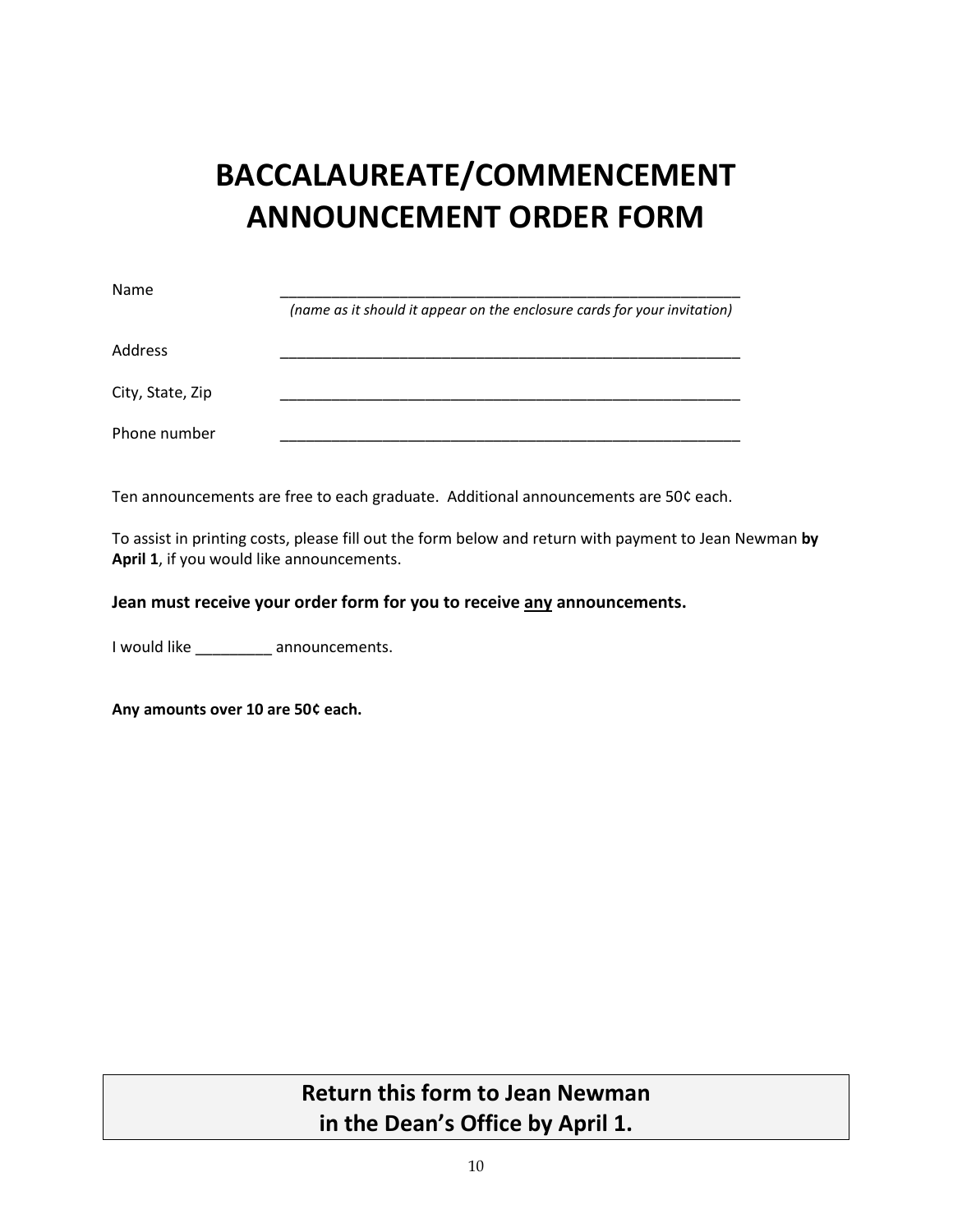# **LUNCHEON RESERVATION FORM**

# **Sunday, May 19, 2019 12:15 pm Winn Center café**

| Name                                                                                                                       |  |  |  |  |
|----------------------------------------------------------------------------------------------------------------------------|--|--|--|--|
| Address                                                                                                                    |  |  |  |  |
| City, State, Zip                                                                                                           |  |  |  |  |
| Phone number                                                                                                               |  |  |  |  |
| I would like to purchase lunch reservations for:<br>______ Adults (\$10.00-12.00 each)<br>Children $(55.00$ for ages 5-12) |  |  |  |  |
| Children (free under the age of 5, but must have a reservation)                                                            |  |  |  |  |
| Enclosed please find a check in the amount of \$                                                                           |  |  |  |  |
| Reservations sold on a first-come, first-serve basis.                                                                      |  |  |  |  |
| NOTE: Payment must be included.                                                                                            |  |  |  |  |

#### **Food Restrictions**

- □ **Yes**, I/we have the following food restrictions: \_\_\_\_\_\_\_\_\_\_\_\_\_\_\_\_\_\_\_\_\_\_\_\_\_\_\_\_\_\_\_\_\_\_\_\_\_\_\_\_\_\_\_\_
- □ **No**, I/we have **NO** food restrictions

# **Send this form with a check to Jean Newman in the Dean's Office by April 22.**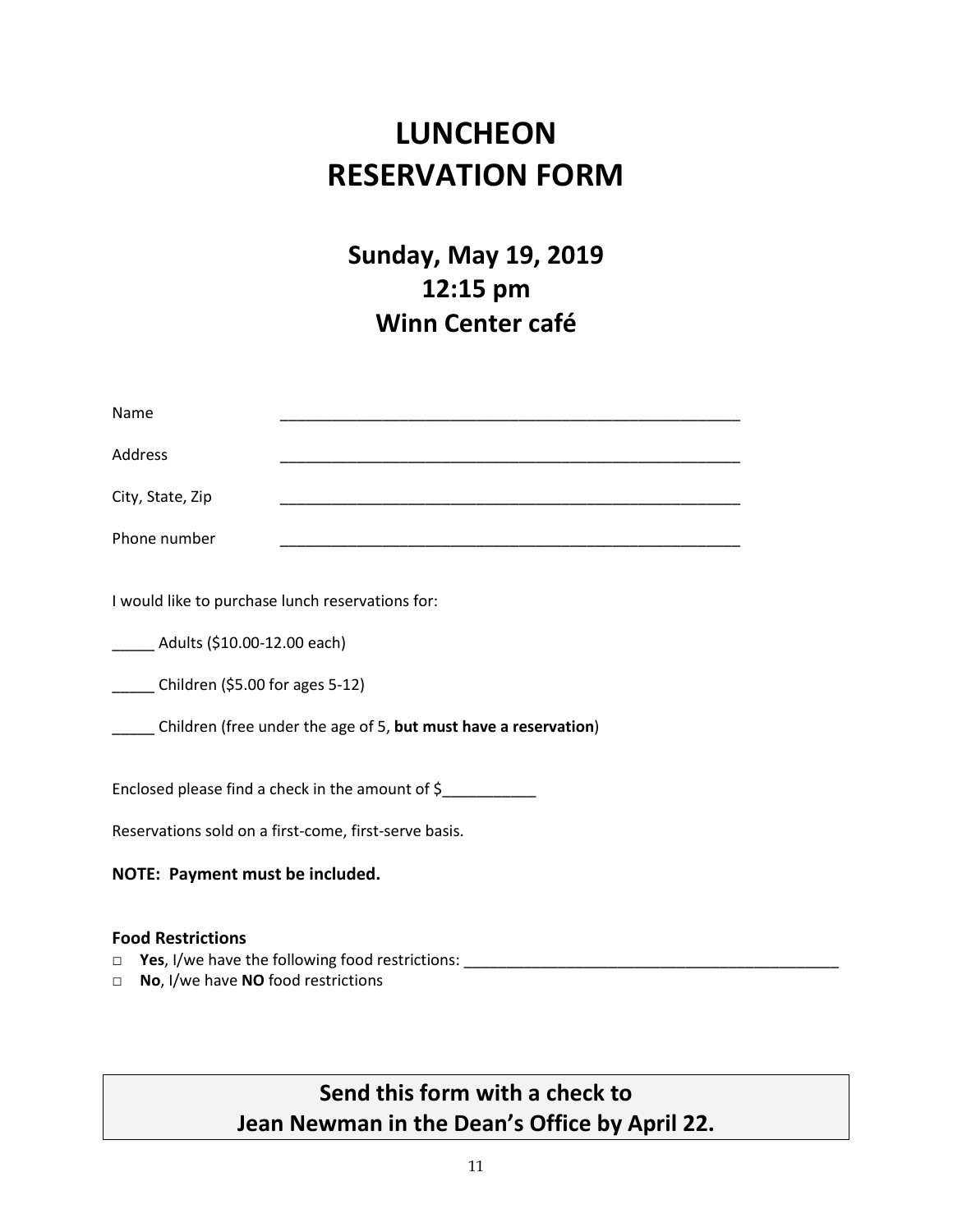# **CHILDCARE FOR BACCALAUREATE RESERVATION FORM**

| Name                                          |                                                                                                          |     |  |
|-----------------------------------------------|----------------------------------------------------------------------------------------------------------|-----|--|
| Address                                       |                                                                                                          |     |  |
| City, State, Zip                              |                                                                                                          |     |  |
| Phone number                                  |                                                                                                          |     |  |
| second grade):                                | Names and ages of children needing childcare for Baccalaureate (this service offered for infants through |     |  |
| Name                                          |                                                                                                          | Age |  |
|                                               |                                                                                                          |     |  |
|                                               |                                                                                                          |     |  |
|                                               |                                                                                                          |     |  |
|                                               |                                                                                                          |     |  |
| Any special needs or concerns to be aware of: |                                                                                                          |     |  |
|                                               |                                                                                                          |     |  |
|                                               |                                                                                                          |     |  |
|                                               |                                                                                                          |     |  |
|                                               |                                                                                                          |     |  |

# **Return this form to Jean Newman** in the Dean's Office by May 1.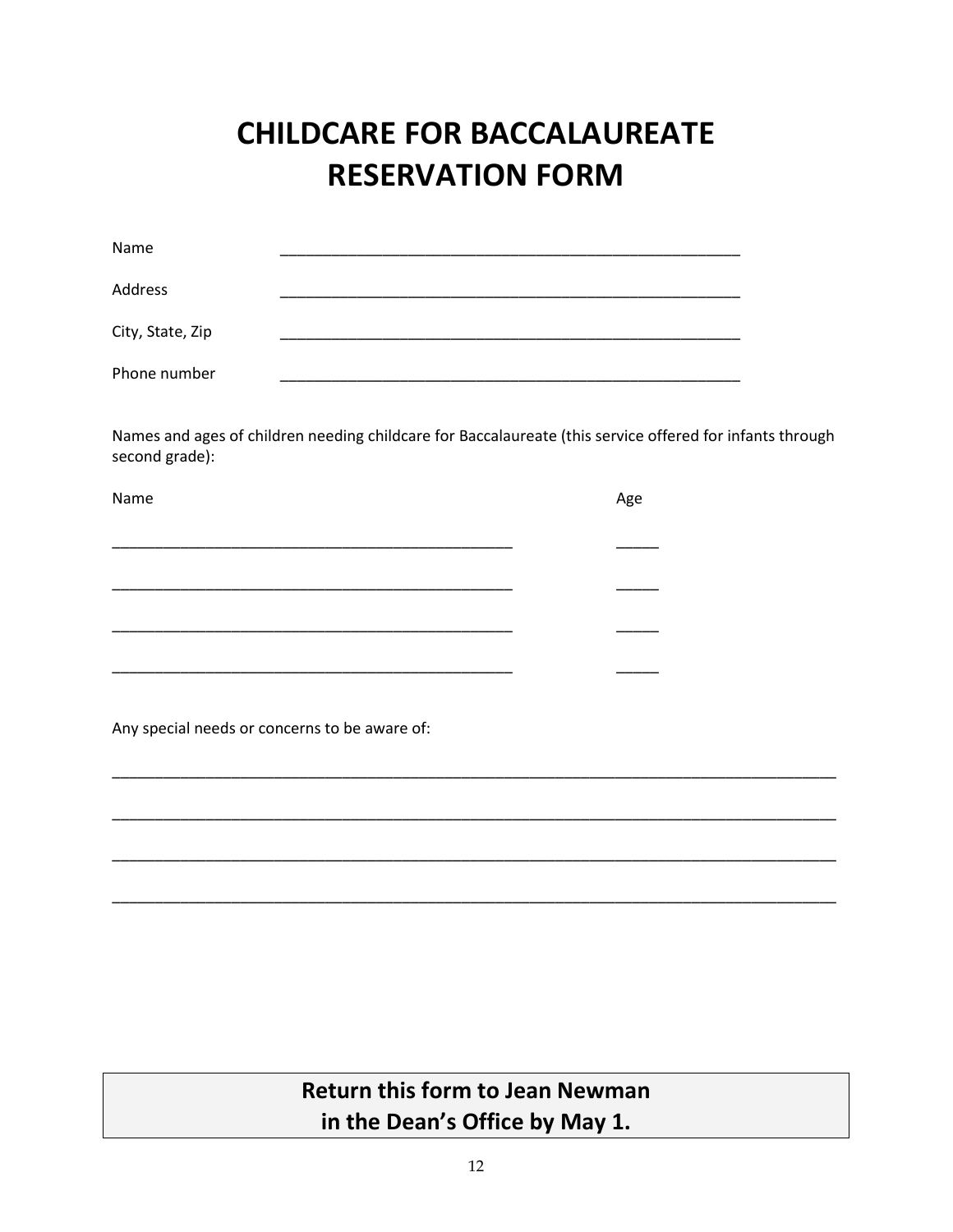# **CHILDCARE FOR COMMENCEMENT RESERVATION FORM**

| Name                                                                                                                        |     |  |
|-----------------------------------------------------------------------------------------------------------------------------|-----|--|
| <b>Address</b>                                                                                                              |     |  |
| City, State, Zip                                                                                                            |     |  |
| Phone number                                                                                                                |     |  |
| Names and ages of children needing childcare for Commencement (this service offered for infants<br>through five years old): |     |  |
| Name                                                                                                                        | Age |  |
|                                                                                                                             |     |  |
|                                                                                                                             |     |  |
|                                                                                                                             |     |  |
|                                                                                                                             |     |  |
| Any special needs or concerns to be aware of:                                                                               |     |  |
|                                                                                                                             |     |  |
|                                                                                                                             |     |  |
|                                                                                                                             |     |  |
|                                                                                                                             |     |  |

# **Return this form to Susan DiLuca** in the President's Office by May 1.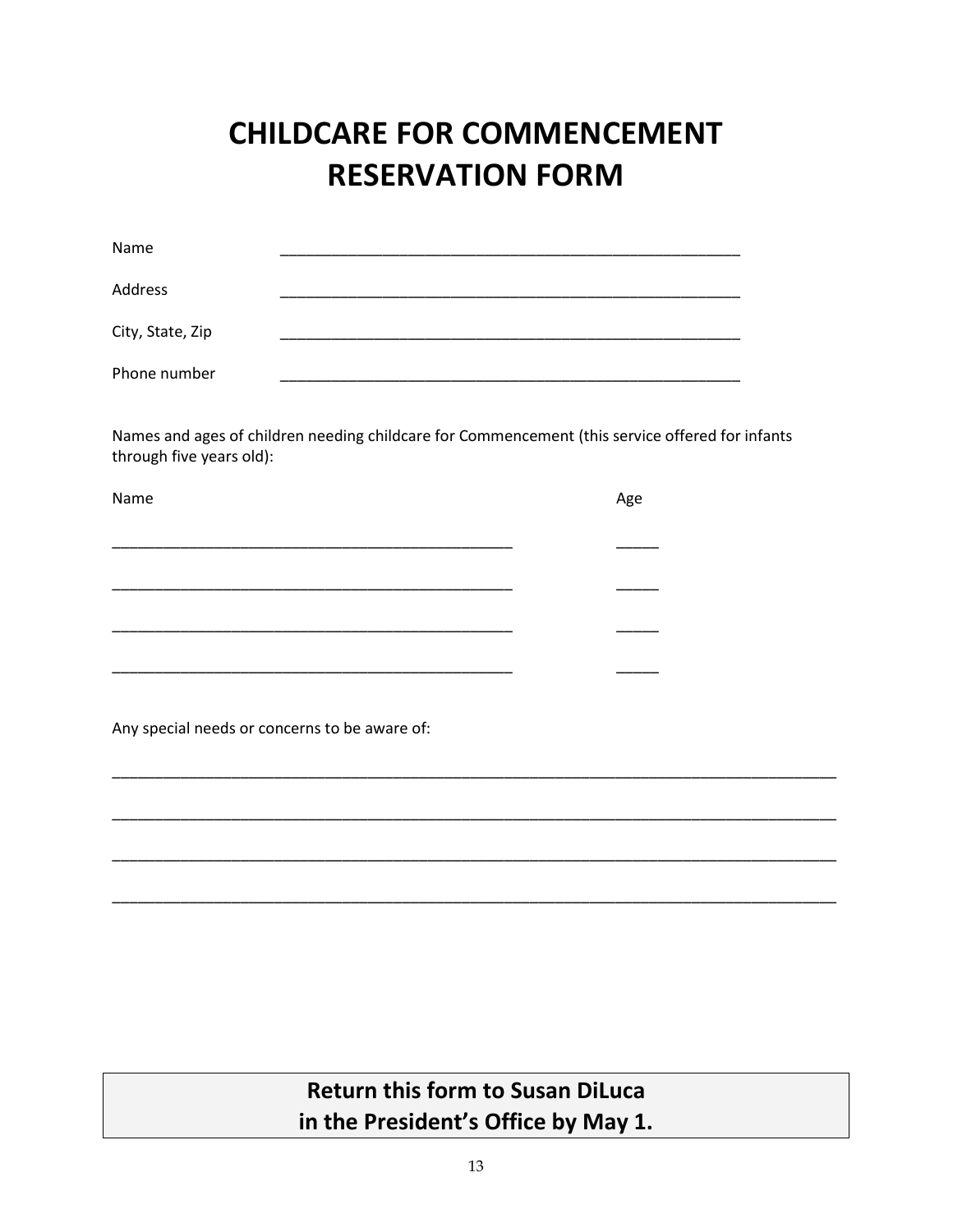

# **CLEARANCE FORM**

All persons needing clearance for graduation, internship, leave of absence, or withdrawal must have this form signed by authorized personnel and submit to the Registrar.

| <b>STUDENT NAME:</b>                                                                                                                                                                                                   | <b>First Name</b>                                                                                                                                                                 | <b>Middle Initial</b>                                                                                                                                                                                          |            | <b>Last Name</b> |  |
|------------------------------------------------------------------------------------------------------------------------------------------------------------------------------------------------------------------------|-----------------------------------------------------------------------------------------------------------------------------------------------------------------------------------|----------------------------------------------------------------------------------------------------------------------------------------------------------------------------------------------------------------|------------|------------------|--|
| Check $(\sqrt{ } )$ the appropriate box below and fill in the date(s).                                                                                                                                                 |                                                                                                                                                                                   |                                                                                                                                                                                                                |            |                  |  |
| $\Box$ Graduation                                                                                                                                                                                                      |                                                                                                                                                                                   |                                                                                                                                                                                                                | month-year |                  |  |
| □ Leave of Absence                                                                                                                                                                                                     |                                                                                                                                                                                   | I am requesting a leave of absence from LPTS effective<br>$\frac{1}{2}$ and plan to return $\frac{1}{2}$<br>(Requests for leaves of absence must be submitted, in writing, to the<br>Associate Academic Dean.) |            |                  |  |
| $\Box$ Withdrawal                                                                                                                                                                                                      | I am withdrawing from LPTS effective _______________.                                                                                                                             |                                                                                                                                                                                                                |            |                  |  |
| $\Box$ Internship                                                                                                                                                                                                      | My internship is effective ____________. I plan to return to LPTS on ____________. This internship $\Box$ has $\Box$ has not been<br>approved by the Director of Field Education. |                                                                                                                                                                                                                |            |                  |  |
| Student's forwarding address:                                                                                                                                                                                          | <b>Effective</b> date                                                                                                                                                             |                                                                                                                                                                                                                |            |                  |  |
|                                                                                                                                                                                                                        | <b>Address</b>                                                                                                                                                                    |                                                                                                                                                                                                                |            |                  |  |
|                                                                                                                                                                                                                        | City                                                                                                                                                                              |                                                                                                                                                                                                                | State      | Zip code         |  |
| E-mail address:                                                                                                                                                                                                        |                                                                                                                                                                                   |                                                                                                                                                                                                                |            |                  |  |
| Phone number:                                                                                                                                                                                                          |                                                                                                                                                                                   |                                                                                                                                                                                                                |            |                  |  |
| Student's signature:                                                                                                                                                                                                   |                                                                                                                                                                                   |                                                                                                                                                                                                                |            | Date:            |  |
| Authorized seminary personnel should sign the corresponding space below to certify that the above-<br>listed student has no outstanding paperwork, accounts, fees, fines, books, or keys in the respective<br>offices. |                                                                                                                                                                                   |                                                                                                                                                                                                                |            |                  |  |
| Dean of Students:                                                                                                                                                                                                      |                                                                                                                                                                                   |                                                                                                                                                                                                                |            | Date:            |  |
| Financial Aid Office:                                                                                                                                                                                                  |                                                                                                                                                                                   |                                                                                                                                                                                                                |            | Date:            |  |
| Library:                                                                                                                                                                                                               |                                                                                                                                                                                   |                                                                                                                                                                                                                |            | Date:            |  |
| <b>Institutional Advancement</b><br>(Fall 2016 cohort and later only)                                                                                                                                                  |                                                                                                                                                                                   |                                                                                                                                                                                                                |            | Date:            |  |
| Mailroom (in Facilities):                                                                                                                                                                                              |                                                                                                                                                                                   |                                                                                                                                                                                                                |            | Date:            |  |
| Field Ed Office (MDIV students):                                                                                                                                                                                       |                                                                                                                                                                                   |                                                                                                                                                                                                                |            | Date:            |  |
| MFT Office (MFT students):                                                                                                                                                                                             |                                                                                                                                                                                   |                                                                                                                                                                                                                |            | Date:            |  |
| <b>Business Office:</b>                                                                                                                                                                                                |                                                                                                                                                                                   |                                                                                                                                                                                                                |            | Date:            |  |
| Dean of the Seminary<br>(graduation only; obtain last):                                                                                                                                                                |                                                                                                                                                                                   |                                                                                                                                                                                                                |            | Date:            |  |

09/01/2016